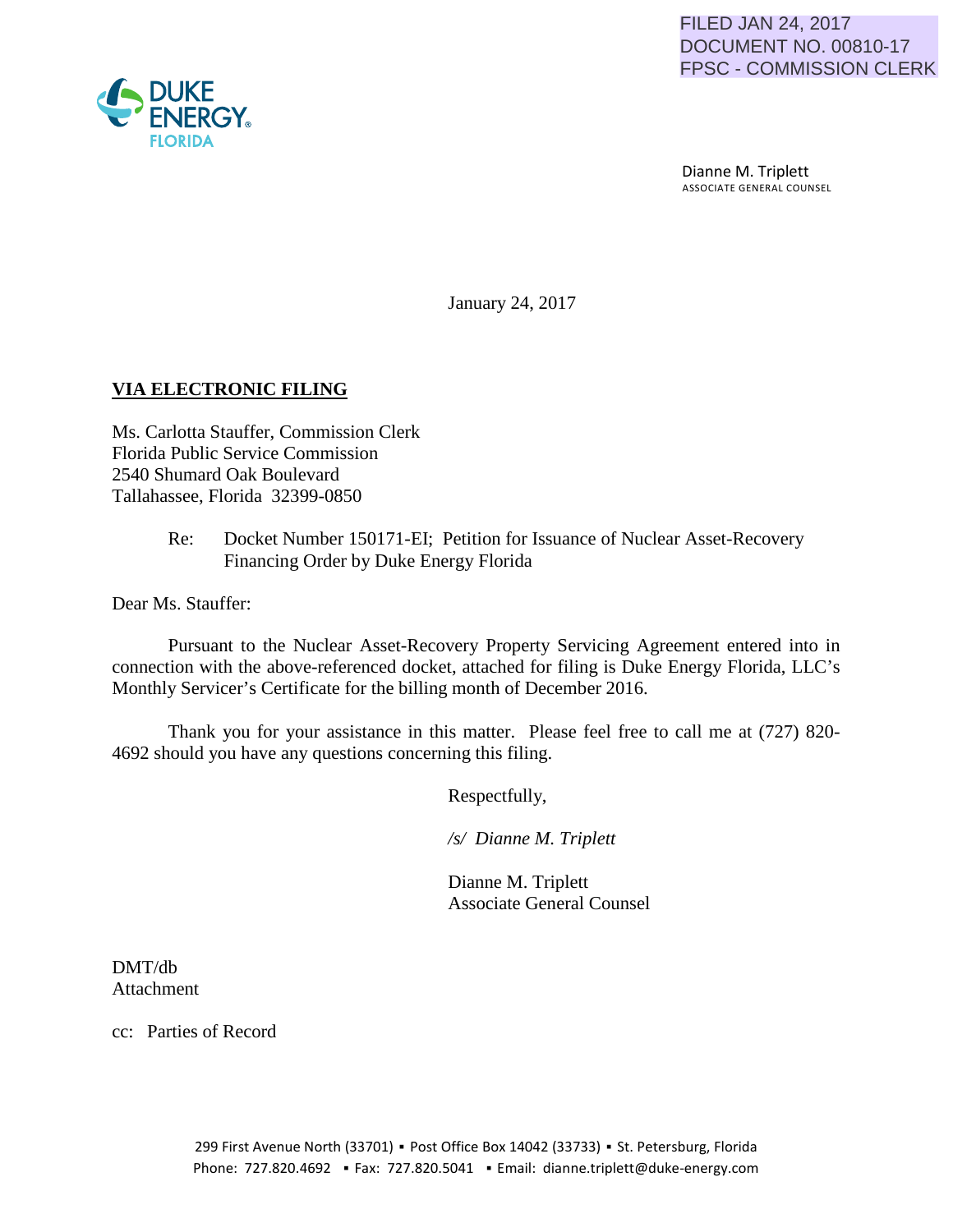## **MONTHLY SERVICER'S CERTIFICATE**

## DUKE ENERGY FLORIDA PROJECT FINANCE, LLC

### \$1,294,290,000 Series A Senior Secured Nuclear Asset-Recovery Bonds

Pursuant to SECTION 3.01(b) of the Nuclear Asset-Recovery Property Servicing Agreement dated as of June 22, 2016 by and between Duke Energy Florida, Inc., as Servicer, and Duke Energy Florida Project Finance, LLC, as Issuer (the "Servicing Agreement"), the Servicer does hereby certify as follows:

Capitalized terms used but not defined in this Monthly Servicer's Certificate have their respective meanings as set forth in the Servicing Agreement. References herein to certain sections and subsections are references to the respective sections or subsections of the Servicing Agreement,

Current BILLING MONTH: December 2016

#### Current BILLING MONTH: 12/1/2016 - 12/30/2016

| Standard Billing for prior BILLING MONTH: November 2016        |    |             |       |
|----------------------------------------------------------------|----|-------------|-------|
| <b>Residential Total Billed</b>                                | \$ | 184,952,780 |       |
| Residential NUCLEAR ASSET-RECOVERY CHARGE ("NARC") Billed      |    | 4,479,415   | 2.42% |
| General Service Non-Demand Total Billed                        |    | 19,289,203  |       |
| <b>General Service Non-Demand NARC Billed</b>                  |    | 364,900     | 1.89% |
| <b>General Service Billed</b>                                  |    | 1,237,003   |       |
| <b>General Service NARC Billed</b>                             |    | 24,923      | 2.01% |
| <b>General Service Demand Total Billed</b>                     |    | 98,751,830  |       |
| <b>General Service Demand NARC Billed</b>                      |    | 2,382,545   | 2.41% |
| <b>Curtailable Total Billed</b>                                |    | 890,143     |       |
| Curtailable NARC Billed                                        |    | 18,755      | 2.11% |
| Interruptible Total Billed                                     |    | 8,823,564   |       |
| Interruptible NARC Billed                                      |    | 247,855     | 2.81% |
| <b>Lighting Total Billed</b>                                   |    | 1,948,236   |       |
| <b>Lighting NARC Billed</b>                                    |    | 14,135      | 0.73% |
| YTD Net Write-offs as a % of Total Billed Revenue (see Note 1) |    |             |       |
| Non-Residential Class Customer Write-offs                      |    |             |       |
| <b>Residential Class Customer Write-offs</b>                   |    |             |       |
| <b>Total Write-offs</b>                                        |    | 0.19%       |       |
| <b>Aggregate NARC Collections (see Note 2)</b>                 |    |             |       |
| <b>Total NARC Remitted for Current BILLING MONTH</b>           |    |             |       |
| <b>Residential NARC Collected</b>                              | Ŝ. | 3,448,487   |       |
| General Service Non-Demand NARC Collected                      |    | 280,919     |       |
| <b>General Service NARC Collected</b>                          |    | 19,187      |       |
| <b>General Service Demand NARC Collected</b>                   |    | 1,834,207   |       |
| <b>Curtailable NARC Collected</b>                              |    | 14,439      |       |
| <b>Interruptible NARC Collected</b>                            |    | 190,812     |       |
| <b>Lighting NARC Collected</b>                                 |    | 10,882      |       |
| <b>Sub-Total of NARC Collected</b>                             | Ŝ. | 5,798,933   |       |
| <b>Total Current NARC Collected and Remitted</b>               | \$ | 5,798,933   |       |
|                                                                |    |             |       |